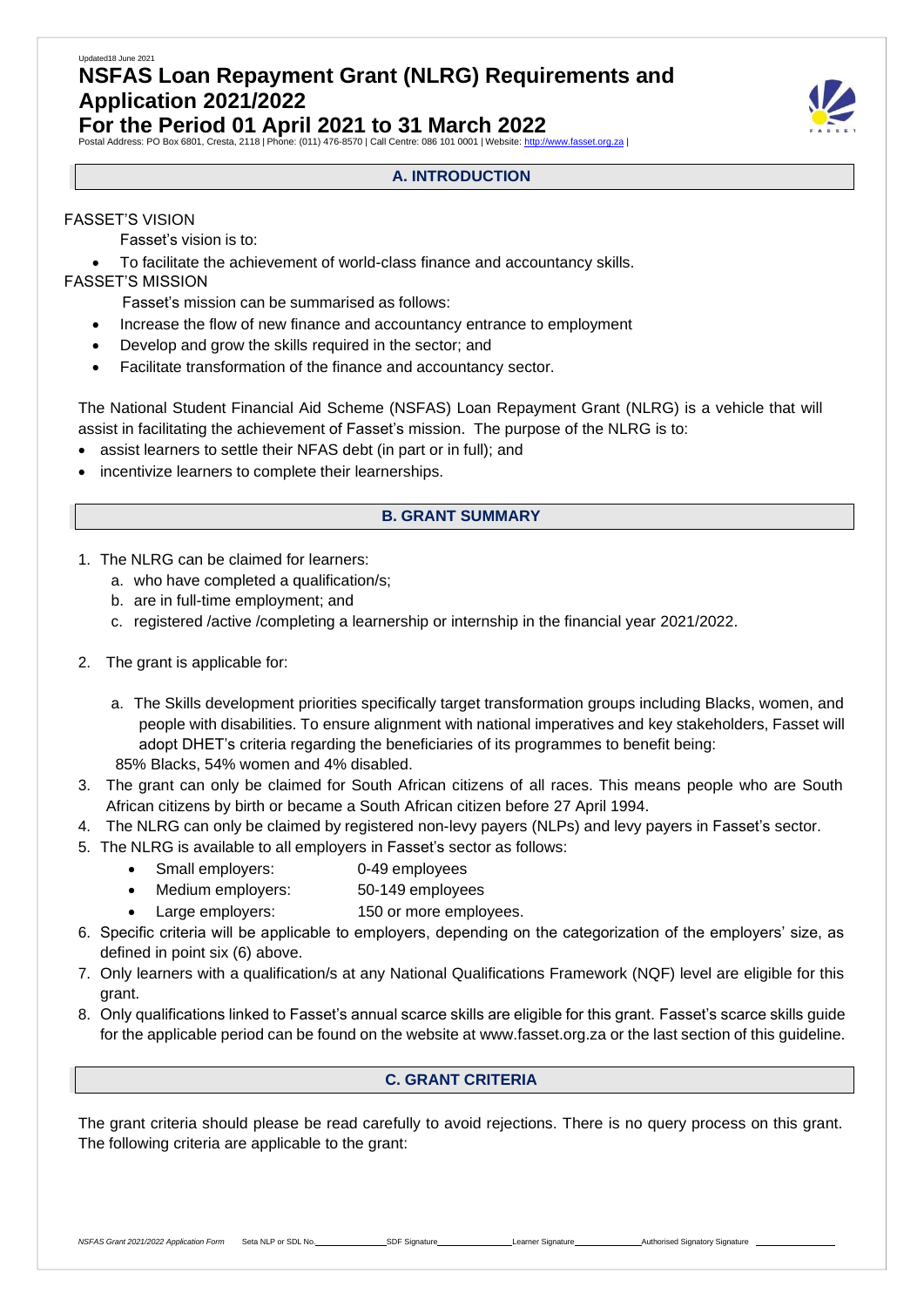#### Updated18 June 2021 **All Employers**

- 1. Criteria in sections A and B form part of the grant criteria.
- 2. Only qualifications and learnerships linked to Fasset's top ten (10) scarce skills listed are eligible for this grant. Fasset's scarce skills guide can be found on the website at [www.fasset.org.za.](http://www.fasset.org.za/) The list of Fasset's top ten (10) scarce skills can be found in table one (1), section G, at the end of these requirements.
- 3. Learners who are currently in their second or third year of a learnership or internship and who are claiming this grant for the first time, will be eligible to qualify for the other tranches of the previous year/s of the learnership.
- 4. An official academic transcript or certificate showing successful completion of the qualification must accompany each application.
- 5. Learners must be registered on a learnership between 01 April 2021 and 31 March 2022: or
- 6. Learners must have completed the second or third year of their learnership, between 01 April 2021 and 31 March 2022.
- 7. Proof of learnership agreement registration in the applicable period is required i.e., confirmation of learnership agreement registration letter from Fasset (not SAIPA), or SAICA's confirmation of registration letter.
- 8. Learners on internship must have entered or completed their internship between 01 April 2021 and 31 March 2022. The qualification for the internship must be linked to 2021/2022 Fasset top ten scare skills.
- 9. The date on which the agreement was processed, determines eligibility for this grant e.g., if a learnership start date in the agreement is within the financial year, i.e., 0]1 April – 31 March, but the agreement is only processed by Fasset / SAICA outside prescribed financial year at the time, the employer cannot claim for that particular learner, as the processing date falls outside the requisite period. The same would apply for the completion of learnerships.
- 10. A learner can only be completed on a learnership agreement, once verification has taken place. The date the verification is completed will determine the achievement date, i.e. if a learnership end date is within the financial year, i.e. 1 April – 31 March, but the agreement is only processed by Fasset / SAICA outside prescribed financial year at the time, the employer cannot claim for that particular learner, as the completion date falls outside the requisite period.
- 11. A recent copy of the learner's NSFAS statement (not older than 30 days on the day of submitting to Fasset) must be submitted.
- 12. The learnership programme must not be less than 12 months, on a full-time basis.
- 13. Only learners that were unemployed at the beginning of the learnership are eligible. This will be determined by the categorization of the learner as either previously employed or unemployed as per the learnership agreement signed.
- 14. When applying for this grant for a person with a disability, the latest Section C of form ITR-DD i.e. Confirmation of Diagnosis of Disability (to determine eligibility under section 18(2) (b) of the Income TaxAct, 1962 (as amended)) must be included.
- 15. Six digit Organizing Framework of Occupations (OFO) codes are compulsory.
- 16. Only grants submitted to Fasset manually by the deadline date will be accepted.
- 17. The grant application must be submitted, manually to Fasset by the deadline date, 29 July 2021 no extensions or late submission will be accepted.
- 18. All supporting documentation must be attached to the manual application when submitting.
- 19. **Given that there is a limited budget for this grant; first come –first serve basis is applied.**
- 20. Although individual learner applications will be made, the grant must be submitted via registered levy paying organisations or registered non-levy paying (NLP) organisations.
- 21. Employers must ensure that the Skills Development Facilitator (SDF), Learner and the relevant Authorised Signatory sign each page of the grant application form. Electronic and manual signatures are accepted. Incomplete signed applications will be rejected.
- 22. Fasset does not accept incomplete discretionary grant application forms and will assess the grant on the basis of the information supplied at the time of submission. It is strongly recommended that a complete application is submitted by the deadline date to ensure that the SETA receives the information in a timely manner and employers do not lose access to the grant.
- 23. A copy of the signed grant application must be retained by the employer/learner in the event that the SETA need to verify the grant application.
- 24. Fasset reserves the right to conduct monitoring visits to employers who have submitted and for which learners in their employ received the NLRG.

MSFAS Grant 2021/2022 Application Form Seta NLP or SDL No. SDF Signature Learner Signature Learner Signature Learner Signature Learner Signature Learner Signature Learner Signature Learner Signature Learner Signature Learn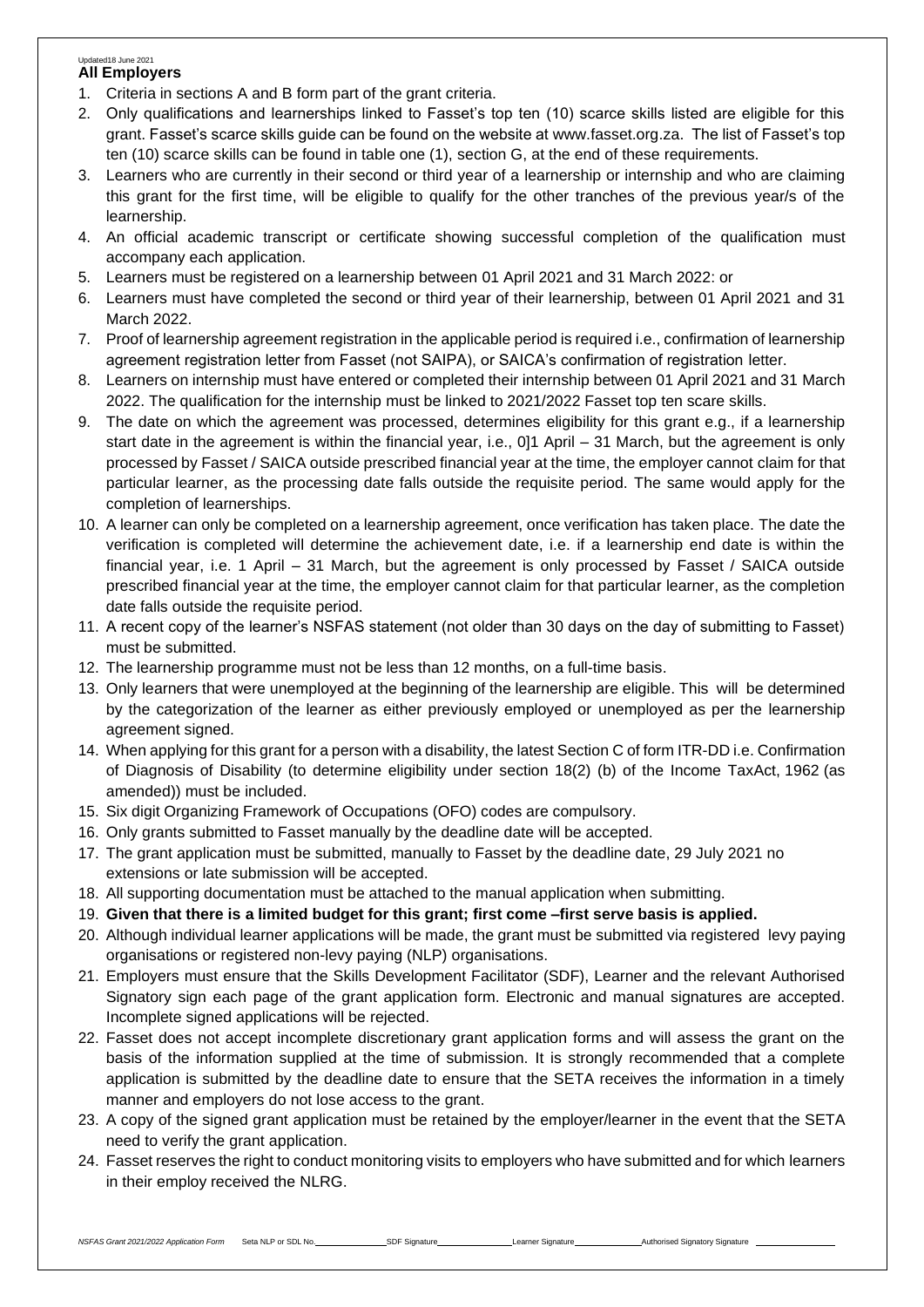- 25. The grant must be submitted in the correct, required format.
- 26. There is no query period. Grants that do not meet the criteria will be rejected and employers will have the opportunity to re-submit, provided there is adherence to the deadline.
- 27. An employer may apply for the grant at different times of the year, for different learners or the same learner applying for a different tranche (see section D).
- 28. For approved grants, the loan repayment will be made directly to NSFAS within two months after approval, towards repayment of the loan. Neither the employer, nor the learner, will receive any direct payment.
- 29. If the outstanding NSFAS loan is higher than the amount approved (as per the tariffs stipulated in section D), the lesser amount will be paid, and the loan will not be settled in full. If the outstanding NSFAS loan is lower than the amount approved, the actual amount will be paid (as per the tariffs stipulated in section D), and the loan will be settled in full.
- 30. Approved grants will be paid in a maximum of four tranches, as per the tariff criteria in section D.
- 31. The grant is linked to the period of the learnership, not the period of study or the amount outstanding on the loan.
- 32. Fasset may take up to a maximum of three (3) months to approve a grant application. The period of assessment may be shorter, depending on the number of grant applications received at that time.
- 33. Within two months of receiving the letter of grant approval for the NSFAS grant, learners should check their NSFAS account to confirm that payment of the grant has been made.

# **D. TARIFFS**

**Length** of Learnership **Tariff Tranche** amount **Total** maximum 12 months (1-year) On registration R 5,000 R 30,000 In month 12 of the learnership R 25,000 24-months (2 year) On registration R 15,000 In month 6 of the 24-month learnership.  $\vert$  R 15,000 R 50,000 In month 18 of the 24-month learnership.  $\vert$  R 20,000 36-monthss (3 year) On registration R 20,000 R 100,000 In month 6 of the 36-month learnership.  $\vert$  R 20,000 In month 18 of the 36-month learnership.  $\vert$  R 30,000 In month 32 of the 36-month learnership.  $\vert$  R 30,000

The tariffs, as detailed in the table below, are applicable to this grant:

# **E. DEADLINE DATE AND MODE OF GRANT SUBMISSION**

The due date for all Employer Discretionary Grants is 29 July 2021.

# **F. DEFINITION OF AFRICAN BLACK AND COLOURED**

Black People is a general term which means African, Coloureds and Indians.

# **G. DEFINITION OF A PERSON WITH A DISABILITY**

- 1. Employers may apply for this grant for learners with disabilities.
- 2. Specific reference to the Guide on the Determination of Medical Tax Credits and Allowances (Issue 4) in terms of the Income Tax Act 58 of 1962 is used to guide the specific definition of disability, in terms of this grant application.
- 3. When applying for this grant for a person with a disability, the latest Section C of form ITR-DD i.e.Confirmation of Diagnosis of Disability (To determine eligibility under section 18(2) (b) of the Income Tax Act,1962 (as amended)) must be included.
- 4. Fasset reserves the right to query disability status and request additional information. BEE verification agencies may be consulted in this regard.

*NSFAS Grant 2021/2022 Application Form* Seta NLP or SDL No. SDF Signature Learner Signature Learner Signature Authorised Signatory Signature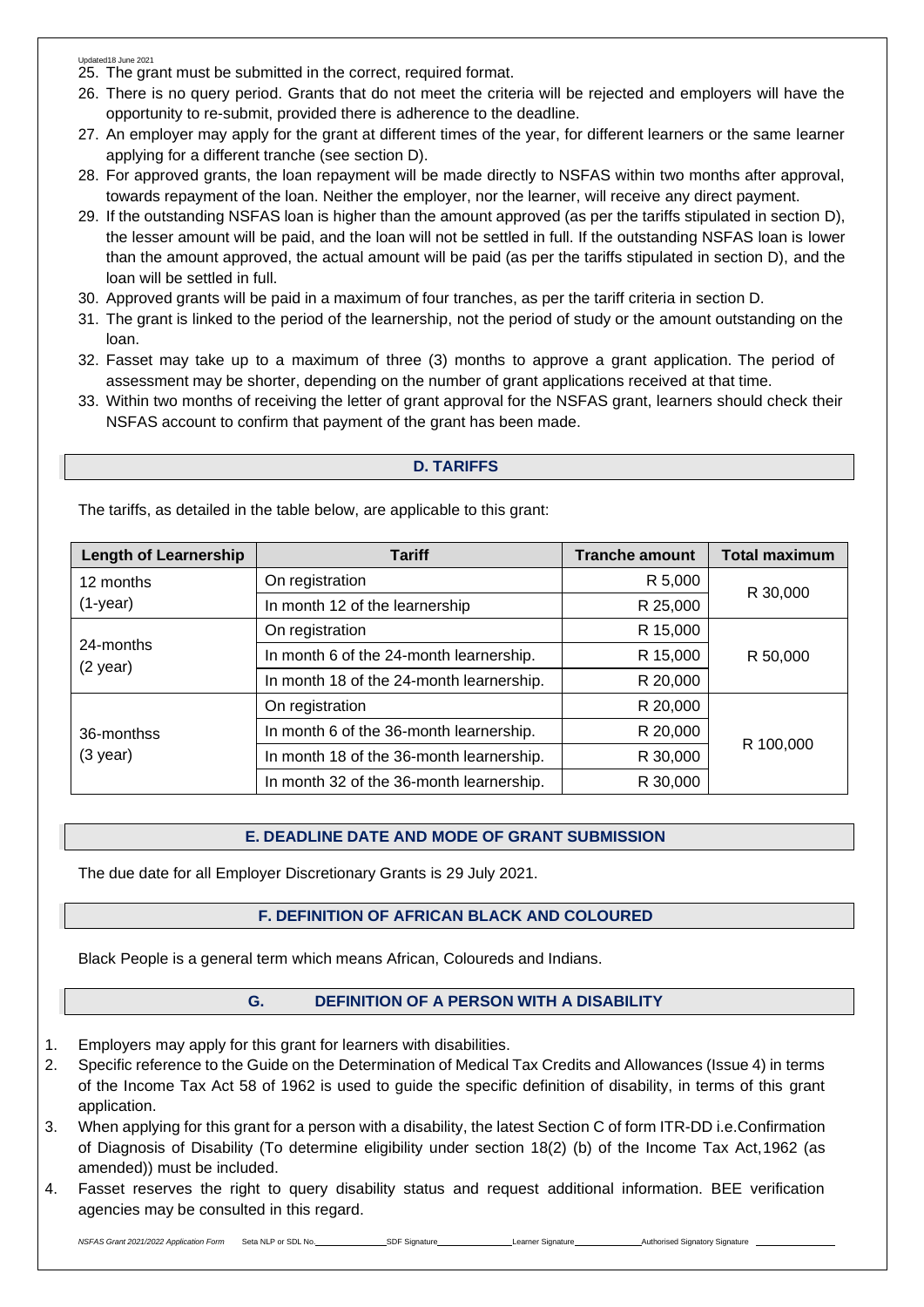### 5. **Extract from the Guide on the Determination of Medical Tax Credits and Allowances (Issue 4) in terms of the Income Tax Act 58 of 1962:**

#### *9.3 Prescribed diagnostic criteria for a disability*

*For each of the impairments in the definition of a "disability" in section 18, the Commissioner has prescribed diagnostic criteria. These criteria seek to assess the functional impact of the impairment on a person's ability to perform daily activities and not the diagnosis of a medical condition. These criteria are discussed below:*

#### *9.3.1 Vision*

*The minimum requirement for a person to be classified as a blind person is –*

- *visual acuity in the better eye with best possible correction, less than 6/18 (0.3); and*
- *visual field 10 degrees or less around central fixation.*

"6/18" means that what a person with normal vision can read at 18 metres, the person being tested can only read at 6 metres.

"Best possible correction" refers to the position after a person's vision has been corrected by means of spectacles, contact lenses or *intraocular (implanted) lenses.*

#### *9.3.2 Communication*

A person is regarded as having a moderate to severe communication disability if, despite appropriate therapy, medication and/or *suitable devices, one or more life activities (as listed below, pending age appropriateness), is substantially limited, that is, more than merely inconvenient or bothersome. In other words, if one or more of the following apply, the individual will be regarded as suffering from a moderate to severe communication disability:*

- *Inability to make self-understood to familiar communication partners using speech in a quiet setting.*
- Inability to make self-understood to both familiar or non-familiar communication partners and incapability of meeting appropriate *communication needs for his or her age by using speech, in less than 30 intelligible words.*
- Problems in understanding meaningful language by familiar communication partners that lead to substantial difficulty in *communicating.*
- *The need to rely on augmentative or alternative communication (AAC), including unaided (for example, sign language or other manual signs) or aided means of communication (ranging from communication boards to speech generating devices).*

#### *9.3.3 Physical*

A person is regarded as a person with a disability if the impairment is such that the person is -

- *unable to walk, for example, a wheelchair user;*
- only able to walk with the use of assistive devices, for example, calipers, crutches, walking frames and other similar devices;
- *able to walk without the use of assistive devices, but with a degree of difficulty, for example, persons with Cerebral Palsy, Polio (that is, persons who require an inordinate amount of time to walk); and*
- *functionally limited in the use of the upper limbs.*

#### *9.3.4 Mental*

*With the exclusion of intellectual disability, a person is regarded as having a mental disability if that person has been diagnosed (in accordance with accepted diagnostic criteria as prescribed in the Diagnostic and Statistical Manual IV-TR (DSM-IV-TR)) by a mental health care practitioner who is authorised to make such diagnosis, and such diagnosis indicates a mental impairment that disrupts daily functioning and which moderately or severely interferes or limits the performance of major life activities, such as learning, thinking, communicating and sleeping, amongst others.*

A moderate impairment means a Global Assessment Functioning Score (GAF-Score) of 31 to 60. A severe impairment means a GAF-*Score of 30 and below.*

#### *9.3.5 Hearing*

The term "hearing disability" refers to the functional limitations resulting from a hearing impairment. Hearing impairment is a sensory *impairment that will influence verbal communication between speaker and listener.*

An adult is considered moderately to severely hearing impaired when the hearing loss, without the use of an amplification device, is *described as follows:*

- *Bilateral hearing loss with a pure tone average equal to or greater than 25 dBHL in each ear.*
- Unilateral hearing loss with pure tone average equal to or greater than 40 dBHL in the affected ear.

A child is considered moderately to severely hearing impaired when the hearing loss, without the use of an amplification device, is as *follows:*

- *Bilateral hearing loss with a pure tone average greater than 15 dBHL in each ear.*
- *Unilateral hearing loss with a pure tone average equal to or greater than 20 dBHL in the affected ear.*

#### *Notes:*

- *Hearing impairment is an abnormal or reduced function in hearing resulting from an auditory disorder.*
- *A child is a person who is not over the age of 18 years.*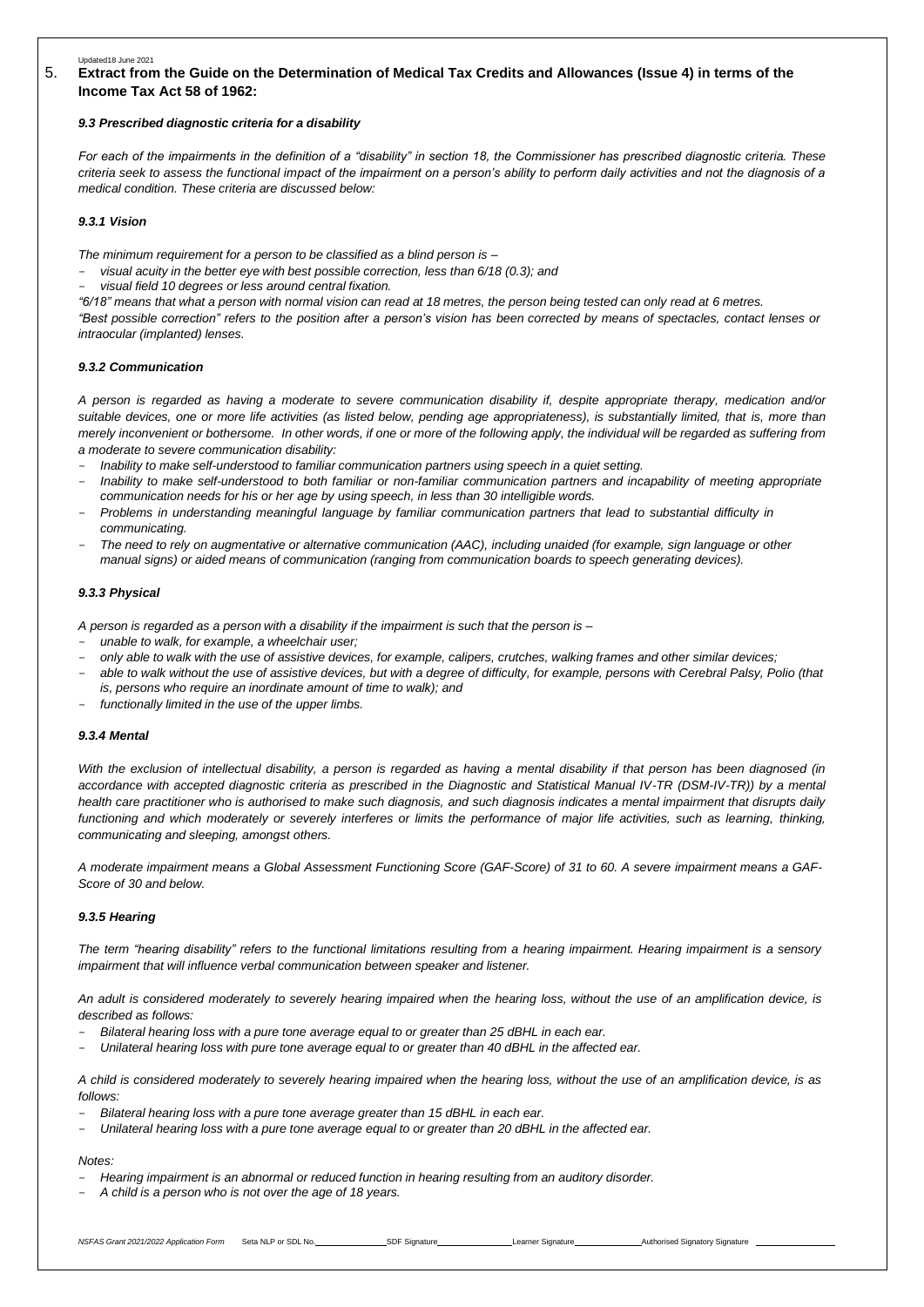- *Amplification devices include hearing aids, implantable devices and assistive listening devices.*

- Pure Tone Average (PTA): average of hearing sensitivity thresholds (in decibel hearing level) to pure tone signals at 500Hz and *1000Hz, 2000Hz and 4000Hz of each ear.*
- *Bilateral hearing loss is a hearing sensitivity loss in both ears.*
- *Unilateral hearing loss is a hearing sensitivity loss in one ear only.*

#### *9.3.6 Intellectual*

A person is regarded as having an intellectual disability if he or she has a moderate to severe impairment in intellectual functioning that *is accompanied by a significant limitation in adaptive functioning in at least two of the following skill areas:*

- *Communication*
- *Self-care*
- *Home living*
- *Social or interpersonal skills*
- *Use of community resources*
- *Self-direction*
- *Functional academic skills, work, leisure, health and safety*

A moderate impairment means an intelligence quotient (IQ) of 35 to 49. A severe impairment means an IQ of 34 and below.

#### *9.4 Confirmation of disability (ITR-DD form)*

*A person who wishes to claim a medical deduction for disability expenses must complete a Confirmation of Diagnosis of Disability form (ITR-DD), which is available on the SARS website (www.sars.gov.za).The ITR-DD must not be submitted with the annual income tax* return, but must be retained for compliance purposes in the event of a SARS audit. The ITR-DD needs to be completed and endorsed *by a registered medical practitioner every five years, if the disability is of a more permanent nature. However, if the disability is temporary, the ITR-DD will only be valid for one year, which effectively means that a new ITR-DD must be completed for each year of assessment during which a disability claim is made.*

*A disability will be regarded as being temporary in nature if that disability is expected to last for less than five years.*

*In Part C of the ITR-DD the registered medical practitioner must –*

- indicate and describe if the functional limitations with respect to performing activities of daily living are regarded as either "mild" or *"moderate to severe";*
- indicate if the disability has lasted, or is expected to last for a continuous period of more than 12 months; and
- *sign the declaration.*

*Duly registered medical practitioners specifically trained to deal with the particular disability include the following:*

- *Vision: Practitioner trained to use the Snellen chart (for example, an optometrist or ophthalmologist).*
- Hearing: Practitioner trained to perform or conduct a battery of the diagnostic audiometry tests (for example, an Ear, Nose and *Throat Specialist or Audiologist).*
- *Speech: Speech-Language Pathologist.*
- *Physical: Orthopaedic Surgeon, Neuro Surgeon, Physiotherapist or Occupational Therapist.*
- *Intellectual: Psychiatrist or Clinical Psychologist.*
- *Mental: Psychiatrist or Clinical Psychologist.*

### **H. OTHER KEY TERMS**

### **1. Rural and Urban**

Fasset must report to the Department of Higher Education and Training (DHET) regarding the geographical status of the beneficiaries of discretionary funding. Geographical status (urban/rural) information regarding a learner's matriculation, post-schooling and current employment status must be completed on the application. Unfortunately, there is no official definition of what is defined as rural or urban. In this regard Fasset believes the most accurate definition, is that of the learner and the employer i.e. self-definition.

### **2. Protection of Personal Information (POPI)**

### *1.1 Introduction*

The Protection of Personal Information (POPI) act aims to give effect to the constitutional right to privacy by balancing the right to privacy against that of access to information. POPI requires that personal information pertaining to individuals be processed lawfully and in a reasonable manner that does not infringe on the right to privacy.

This consent form sets out how personal information will be collected, used and protected by Fasset, as required by POPI. The use of the words "the individual" for the purposes of this document shall be a reference to any individual communicating with Fasset and/or concluding any agreement, registration or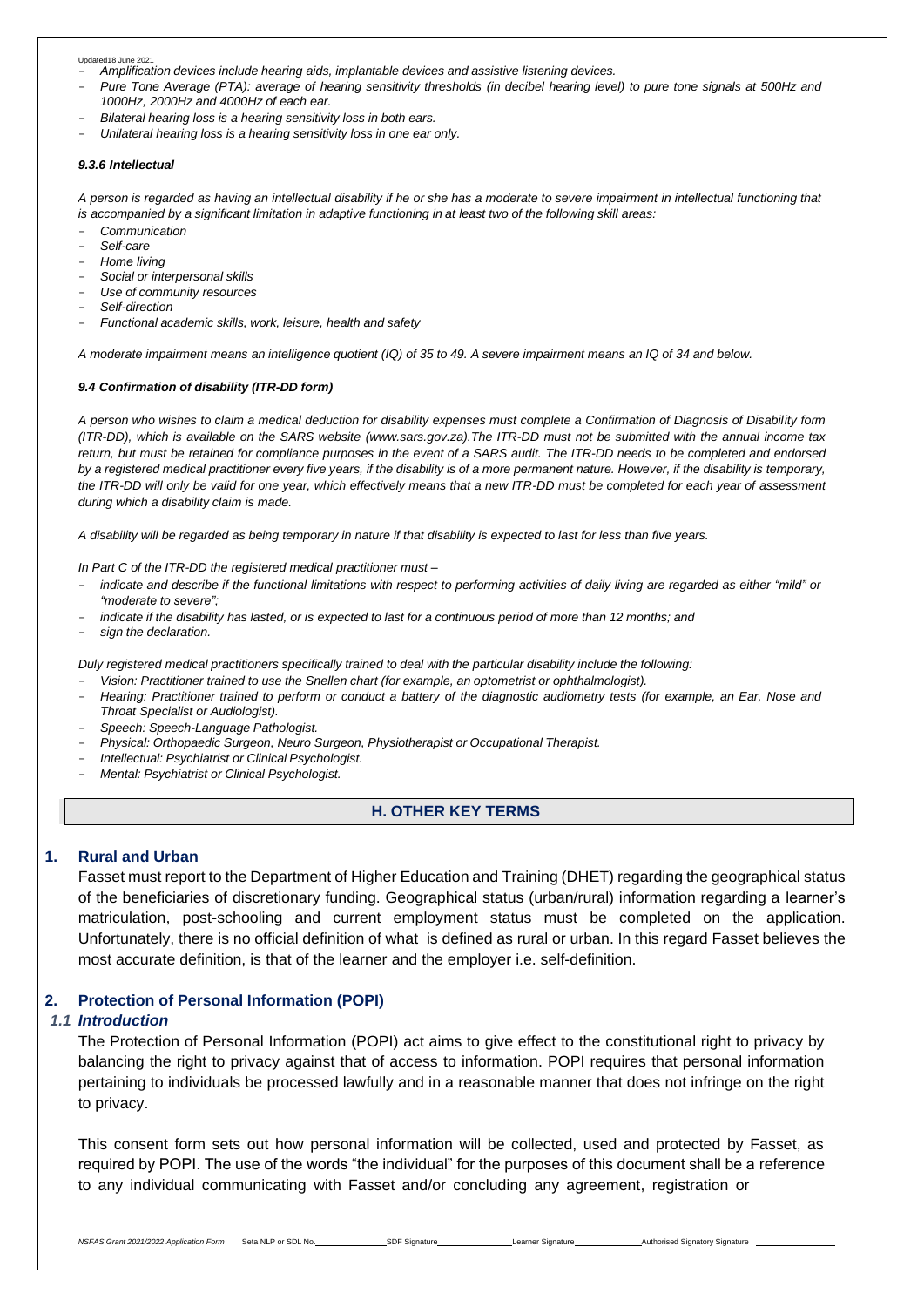Updated18 June 2021 application, with the inclusion of each individual referred to or included in terms of such agreement,registration or application.

# *1.2 What is personal information?*

The personal information that Fasset requires relates to names and surnames, birth dates, identity numbers, passport numbers, demographic information, education information, occupation information, health information, addresses, memberships, and personal and work email and contact details.

# *1.3 What is the purpose of the collection, use and disclosure (the processing) of personal information?*

Fasset is legally obligated to collect, use and disclose personal information for the purposes of:

- 1.3.1 reporting skills development initiatives to the Department of Higher Education and Training;
- 1.3.2 reporting enrolments and achievements of programmes to the South African Qualifications Authority;
- 1.3.3 reporting on quality assurance functions to the Quality Council of Trades and Occupations
- 1.3.4 evaluating and processing applications for access to financial and other benefits;
- 1.3.5 compiling statistics and other research reports;
- 1.3.6 providing personalised communications;
- 1.3.7 complying with the law; and/or
- 1.3.8 for a purpose that is ancillary to the above.

Fasset may also use and disclose personal information for the purposes of:

1.3.9 providing personal information to third parties who demonstrate an interest in either employing or making use of the services provided by an individual, in circumstances where the individual has indicated in clause 7, below, that he/she would like his/her details made available to potential employers or clients.

Fasset will not process personal information for a purpose other than those which are identified above without obtaining consent to further processing beforehand.

# *1.4 What is 'processing'?*

POPI provides that the term "processing'' covers any operation or activity, whether or not by automatic means, concerning personal information, including collection, receipt, recording, organisation, collation, storage, retrieval, alteration, consultation or use; dissemination by means of transmission, distribution or making available in any other form; or merging, linking, as well as restriction, erasure or destruction of information.

# *1.5 How will Fasset process personal information?*

Fasset will only collect personal information for the purpose as stated above. Information will be collected in the following manner:

- 1.5.1 directly from the individual;
- 1.5.2 from an agent, relative, employer, work colleague or other duly authorised representative who may seek or request our services;
- 1.5.3 from education institutions, training providers, or other service providers that are providing or provided the individual with services;
- 1.5.4 from our own records relating to our previous supply of services or responses to the individual's request for services; and/or
- 1.5.5 from a relevant public or equivalent entity.

# *1.6 To whom will personal information be disclosed?*

The personal information may be disclosed to other relevant public or other entities on whose behalf we act as intermediaries, other third parties referred to above in relation to the purpose or who are sources of personal information, service providers such as professional bodies who operate across the borders of this country (trans-border flow of information) where personal information must be sent in order to provide the information and/or services and/or benefits requested or applied for. In the event of another party/ies acquiring all of or a portion of Fasset's mandate or functions, personal information will be disclosed to that party but they will equally be obliged as we are, to protect personal information in terms of POPI.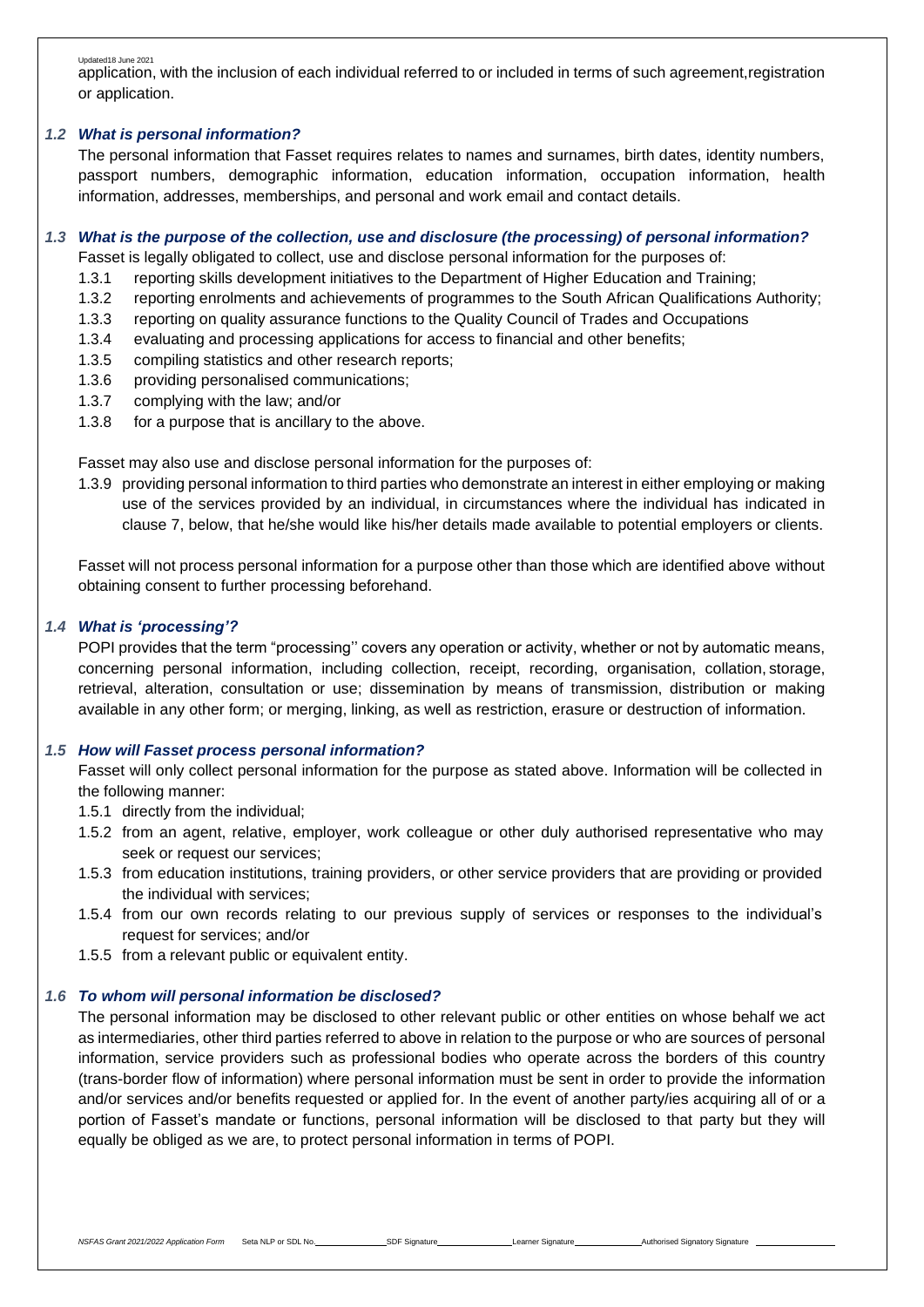#### Updated18 June 2021 *1.7 Consent and Permission to process personal information (authorised signatory):*

- *1.7.1* I hereby provide authorisation to Fasset to process the personal information provided for the purpose stated.
- 1.7.2 I understand that withholding of or failure to disclose personal information will result in Fasset being unable to perform its functions and/or any services or benefits I may require from Fasset.
- 1.7.3 Where I shared personal information of individuals other than myself with Fasset I hereby provide consent on their behalf to the collection, use and disclosure of their personal information in accordance with this consent provided and I warrant that I am authorised to give this consent on their behalf.
- 1.7.4 To this end, I indemnify and hold Fasset harmless in respect of any claims by any other person on whose behalf I have consented, against Fasset should they claim that I was not so authorised.
- 1.7.5 I understand that in terms of POPI and other laws of the country, there are instances where my express consent is not necessary in order to permit the processing of personal information, which may be related to police investigations, litigation or when personal information is publicly available.
- 1.7.6 I will not hold Fasset responsible for any improper or unauthorised use of personal information that is beyond its reasonable control.

# *1.8 Rights regarding the processing of personal information:*

- 1.8.1 The individual may withdraw consent to the processing of personal information at any time, and should they wish to do so, must provide Fasset with reasonable notice to this effect. Please note that withdrawal of consent is still subject to the terms and conditions of any contract that is in place. Should the withdrawal of consent result in the interference of legal obligations, then such withdrawal will only beeffective if Fasset agrees to same in writing. Fasset specifically draws to the attention that the withdrawal of consent may result in it being unable to provide the requested information and/or services and/or financial or other benefits. Further, please note that the revocation of consent is not retroactive and will not affect disclosures of personal information that have already been made. In order to withdraw consent, please contact the Information Officer at [popi@fasset.org.za.](mailto:popi@fasset.org.za)
- 1.8.2 Where personal information has changed in any respect, the individual is encouraged to notify Fasset so that our records may be updated. Fasset will largely rely on the individual to ensure that personal information is correct and accurate.
- 1.8.3 The individual has the right to access their personal information that Fasset may have in its possession and is entitled to request the identity of which third parties have received and/or processed personal information for the purpose. Please note however, that any request in this regard may be declined if: 1.8.3.1 the information comes under legal privilege in the course of litigation,
	- 1.8.3.2 the disclosure of personal information in the form that it is processed may result in the disclosure of confidential or proprietary information,
	- 1.8.3.3 giving access may cause a third party to refuse to provide similar information to Fasset,
	- 1.8.3.4 the information was collected in furtherance of an investigation or legal dispute, instituted or being contemplated,
	- 1.8.3.5 the information as it is disclosed may result in the disclosure of another person's information,
	- 1.8.3.6 the information contains an opinion about another person and that person has not consented, and/or
	- 1.8.3.7 the disclosure is prohibited by law.

### *1.9 Requesting access and lodging of complaints*

- *1.9.1* Please submit any requests for access to personal information in writing to Fasset's information officer at [popi@fasset.org.za.](mailto:popi@fasset.org.za)
- 1.9.2 With any request for access to personal information, Fasset will require the individual to provide personal information in order to verify identification and therefore the right to access the information.
- 1.9.3 There may be a reasonable charge for providing copies of the information requested.
- 1.9.4 If any request has not been addressed to satisfaction a complaint may be lodged at the office of the Information Regulator.

# **I. FASSET'S TOP TEN SCARCE SKILLS LIST**

*NSFAS Grant 2021/2022 Application Form* Seta NLP or SDL No. SDF Signature Learner Signature Learner Signature Authorised Signatory Signature

# **Table 1: Fasset Scarce Skills**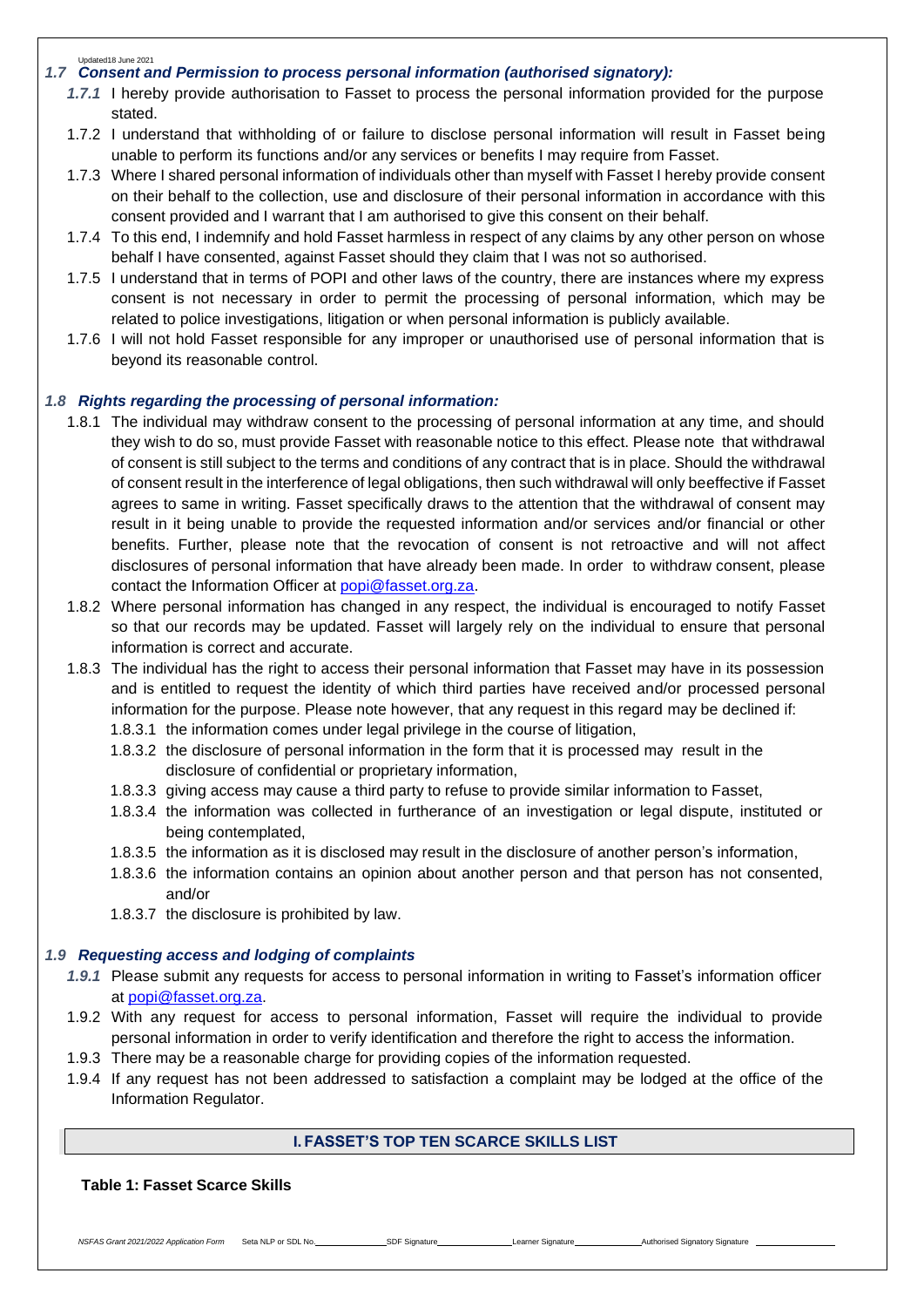| Updated18 June 2021                 |                                         |  |  |
|-------------------------------------|-----------------------------------------|--|--|
| <b>Occupation</b>                   | <b>Specialisation/Alternative Title</b> |  |  |
| <b>External Auditor</b>             | Forensic Auditor / Investigator         |  |  |
| <b>Finance Manager</b>              |                                         |  |  |
| <b>ICT System Analyst</b>           |                                         |  |  |
| Database Designer and Administrator | Database Administrator                  |  |  |
| <b>Financial Accountant</b>         | <b>Company Accountant</b>               |  |  |
| Organizational Risk Manager         | <b>Risk Compliance Manager</b>          |  |  |
| <b>Tax Professional</b>             | <b>Tax Analyst</b>                      |  |  |
| Software Developer                  | Software Design                         |  |  |
| <b>Financial Investment Advisor</b> | <b>Financial Agent</b>                  |  |  |
| Accountant                          |                                         |  |  |

**NSFAS Loan Repayment Grant Application 2021/2022 for the Period 01 April to 31 March 2021**

Postal Address: PO Box 6801, Cresta, 2118 | Phone: (011) 476-8570 | Fax (Grant Applications): 086 574 1962<br>Call Centre: 086 101 0001 | Website: <u>http://www.fasset.org.za</u> | email: <u>[nsfas@fasset.org.za](mailto:grantapplications@fasset.org.za)\_or\_grantapplications@</u>

By completing and signing this application form, the authorised signatories confirm that the NSFAS Loan Repayment Grant (NSFAS Grant) application guidelines for the period 01 April 2021 to 31 March 2022 have been read and understood. **One** application must be completed **per** learner.

# **Section A: Particulars of the Organisation**

Name of organization

Biv

SDL number (include the SDL number and name of main and linked SDLs)

Date of submission of this grant application

**Section B: Compliance with Criteria**

Please tick  $(\check{v})$  the appropriate box if you comply with the statements below. If you do not comply with the statements below, please mark the box with an X. **Please note**: If you do not comply with the statements below, your grant will be rejected.

*For Non Levy Paying (NLP) members of the SETA*:

Bi A copy of the EMP 201 form is attached; indicating that the firm is an NLP with SARS.

Bii A Non Levy Payer (NLP) is registered with Fasset

*For Skills Development Levy (SDL) paying members of the SETA*:

Biii This employer is registered with Fasset.

*For SDL and non-SDL members of the SETA*:

A copy of the learner Identity Document (ID) has been attached or a copy of Section C of ITR-DD has been submitted in the case of a learner with a disability.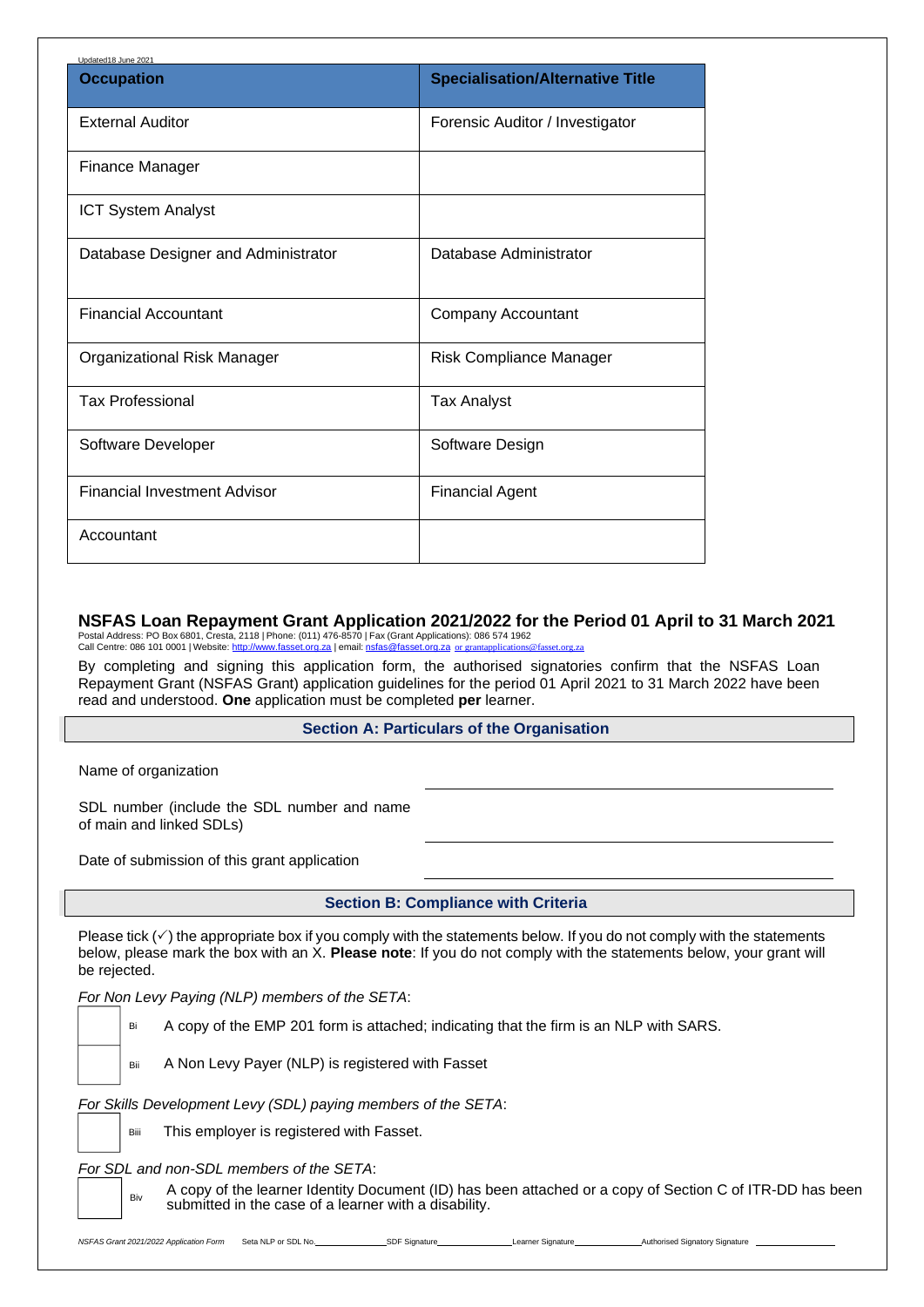| Updated18 June 2021 |       |  |
|---------------------|-------|--|
|                     | Bv    |  |
|                     |       |  |
|                     | Bvi   |  |
|                     |       |  |
|                     | Bvii  |  |
|                     |       |  |
|                     | Bviii |  |
|                     |       |  |
|                     |       |  |
|                     |       |  |
|                     |       |  |

Proof that the learner has completed their qualification and an updated academic transcript is submitted.

A copy of the NSFAS loan statement or settlement letter that is not older than 30 days has been attached.

A copy of the learner confirmation letter or completion proving the learnership has commenced or completed has been attached (i.e. SAICA or Fasset letter).

Proof of residence for colored learners who reside in the Northern or Western Cape, must not be older than three (3) months.

Leaners on internship to attach their signed contracts.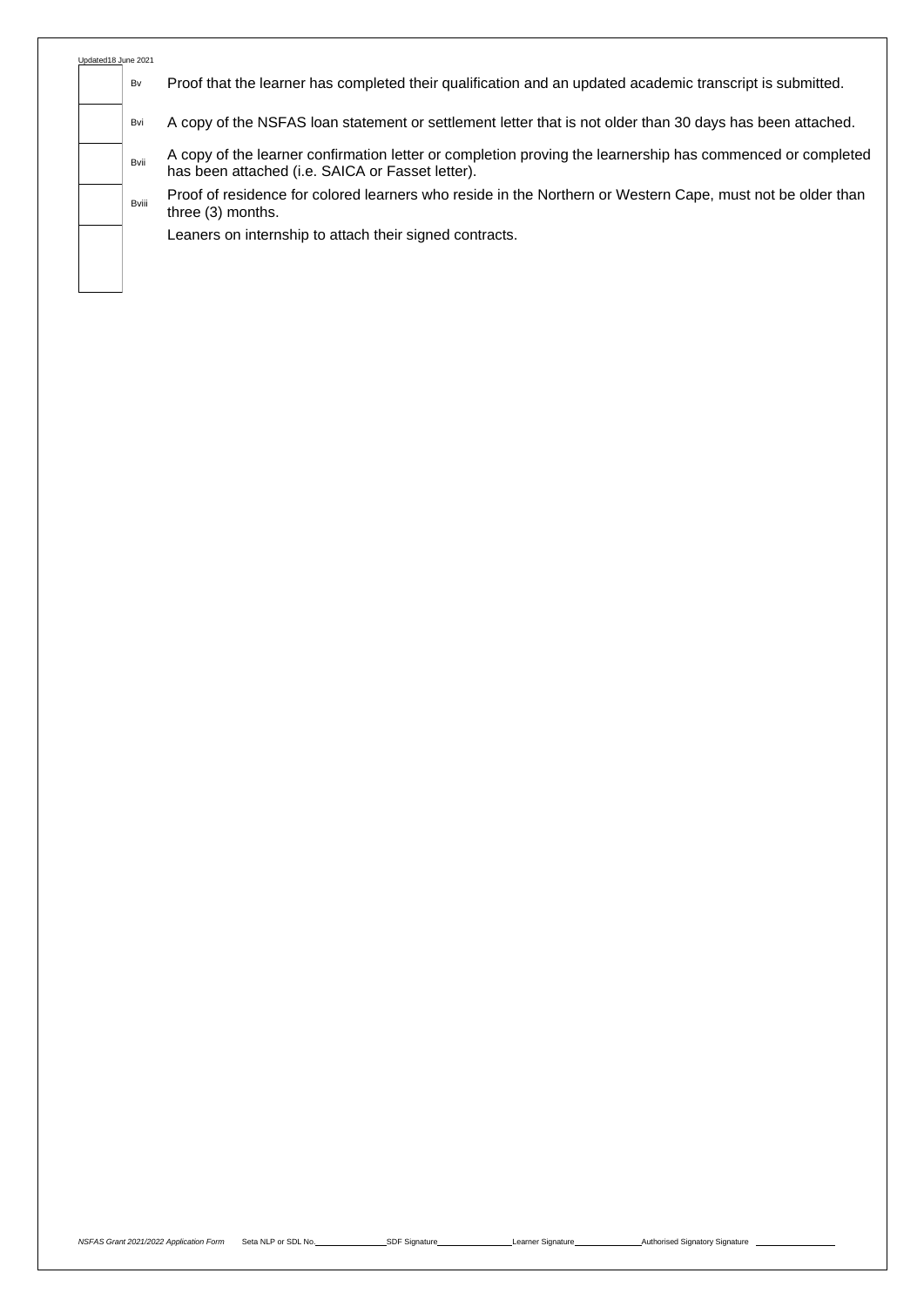# **Section C: Learner Details**

Complete the table below in respect of the applicant learner. Please refer to the guidelines section for detail on the information requested above.

|                | SETA name                                                                                                     |  |  |
|----------------|---------------------------------------------------------------------------------------------------------------|--|--|
| $\overline{2}$ | SETA code                                                                                                     |  |  |
| 3              | Learnership title                                                                                             |  |  |
| 4              | Learnership code                                                                                              |  |  |
| 5              | Learner full name (first, middle, surname)                                                                    |  |  |
| 6              | Learner identity (ID) number                                                                                  |  |  |
| $\overline{7}$ | Population group i.e. African Black / Coloured in NC or WC                                                    |  |  |
| 8              | Disability status and type of disability if applicable?                                                       |  |  |
| 9              | Learnership commencement date                                                                                 |  |  |
| 10             | Learnership end date                                                                                          |  |  |
| 11             | Length of registered programme (learners may take shorter or longer to complete the programme)                |  |  |
| 12             | Name of completed qualification                                                                               |  |  |
| 13             | Place where qualification was completed                                                                       |  |  |
| 14             | NSFAS account number                                                                                          |  |  |
| 15             | Total amount of outstanding NSFAS loan                                                                        |  |  |
| 17             | In what month of the learnership is the learner presently e.g. month 32 of 36?                                |  |  |
| 18             | Include appropriate amount below (maximum amount is stated)                                                   |  |  |
| 19             | 12 month (1-year) learnership, claimable on registration, maximum claim amount = R 5,000                      |  |  |
| 20             | 12 month (1-year) learnership, claimable in month 12 of 12 month learnership, maximum claim amount = R 25,000 |  |  |
| 21             | 24 month (2-year) learnership, claimable on registration, maximum claim amount = R 15,000                     |  |  |
| 22             | 24 month (2-year) learnership, claimable in month 6 of 24 month learnership, maximum claim amount = R 15,000  |  |  |
| 23             | 24 month (2-year) learnership, claimable in month 18 of 24 month learnership, maximum claim amount = R 20,000 |  |  |
| 24             | 36 month (3-year) learnership, claimable on registration, maximum claim amount = R 20,000                     |  |  |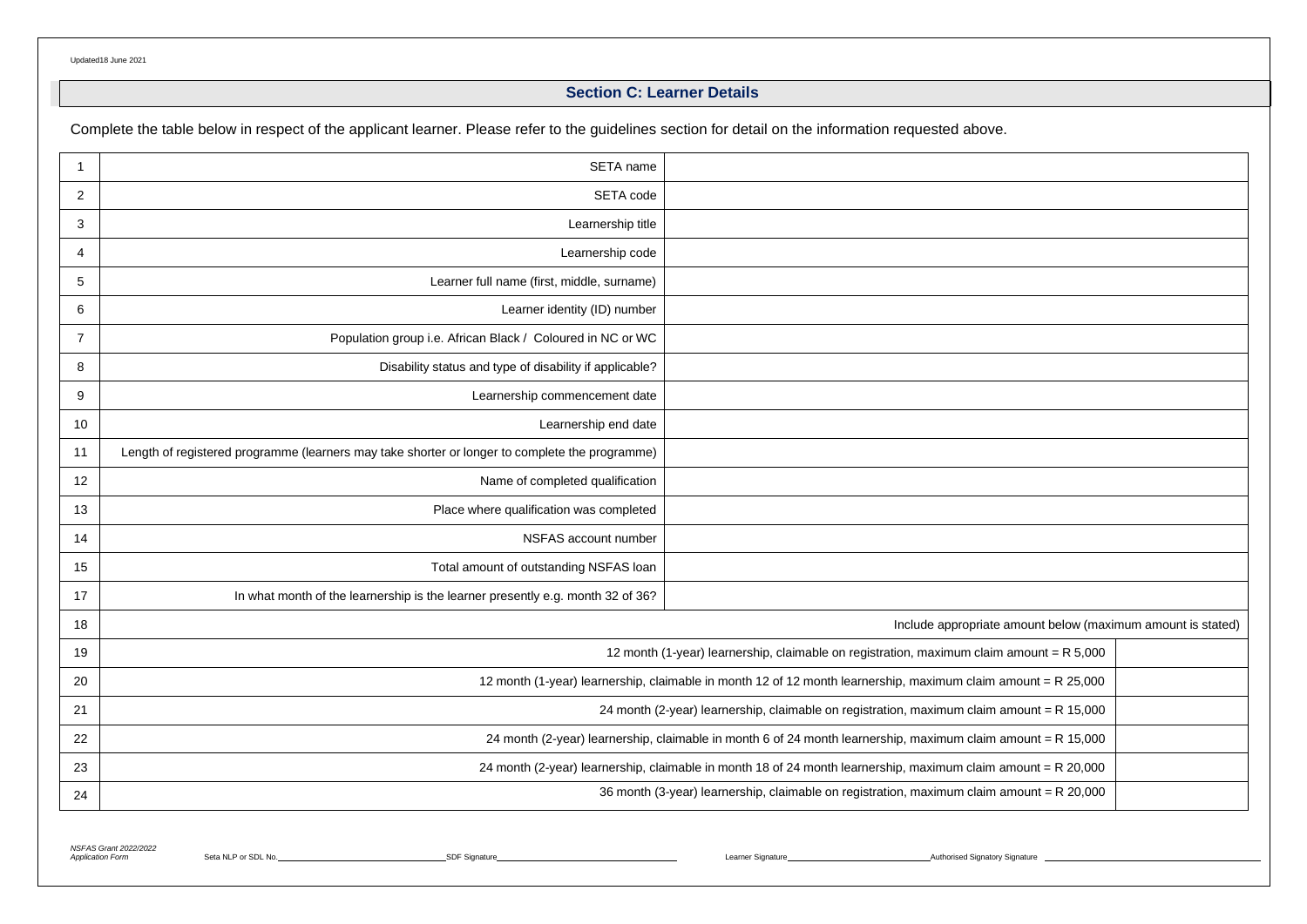| 25 | 36 month (3-year) learnership, claimable in month 6 of 36 month learnership, maximum claim amount = R 20,000                            |  |
|----|-----------------------------------------------------------------------------------------------------------------------------------------|--|
| 26 | 36 month (3-year) learnership, claimable in month 18 of 36 month learnership, maximum claim amount = R 30,000                           |  |
| 27 | 36 month (3-year) learnership, claimable in month 32 of 36-month learnership, maximum claim amount = R 30,000                           |  |
| 28 | Total claim amount in this application                                                                                                  |  |
| 29 | In what place and province did this learner matriculate? e.g. Qoboqobo, Eastern Cape                                                    |  |
| 30 | What is the postal code of the area in which the learner matriculated? e.g. 4960                                                        |  |
| 31 | Did this learner matriculate in a rural or urban area? e.g. Rural                                                                       |  |
| 32 | In what place and province did this learner achieve their highest level of education? e.g. Walmer Heights, Port Elizabeth, Eastern Cape |  |
| 33 | What is the postal code of the area in which the highest level of education was achieved? e.g. 6070                                     |  |
| 34 | Did this learner achieve their highest level of education in a rural or urban area (where not Matric)? e.g. Urban                       |  |
| 35 | In what place and province is this learner employed? e.g. Bisho, Eastern Cape                                                           |  |
| 36 | What is the postal code of the area in which the learner is employed? e.g. 5608                                                         |  |
| 37 | Is this learner employed in a rural or urban area? e.g. Urban                                                                           |  |

*NSFAS Grant 2022/2022*

Application Form Seta NLP or SDL No. <u>SDF Signature SDF Signature SDF Signature SDF Signature Authorised Signature Authorised Signature Authorised Signature Authorised Signature Authorised Signature Authorised Signature Se</u>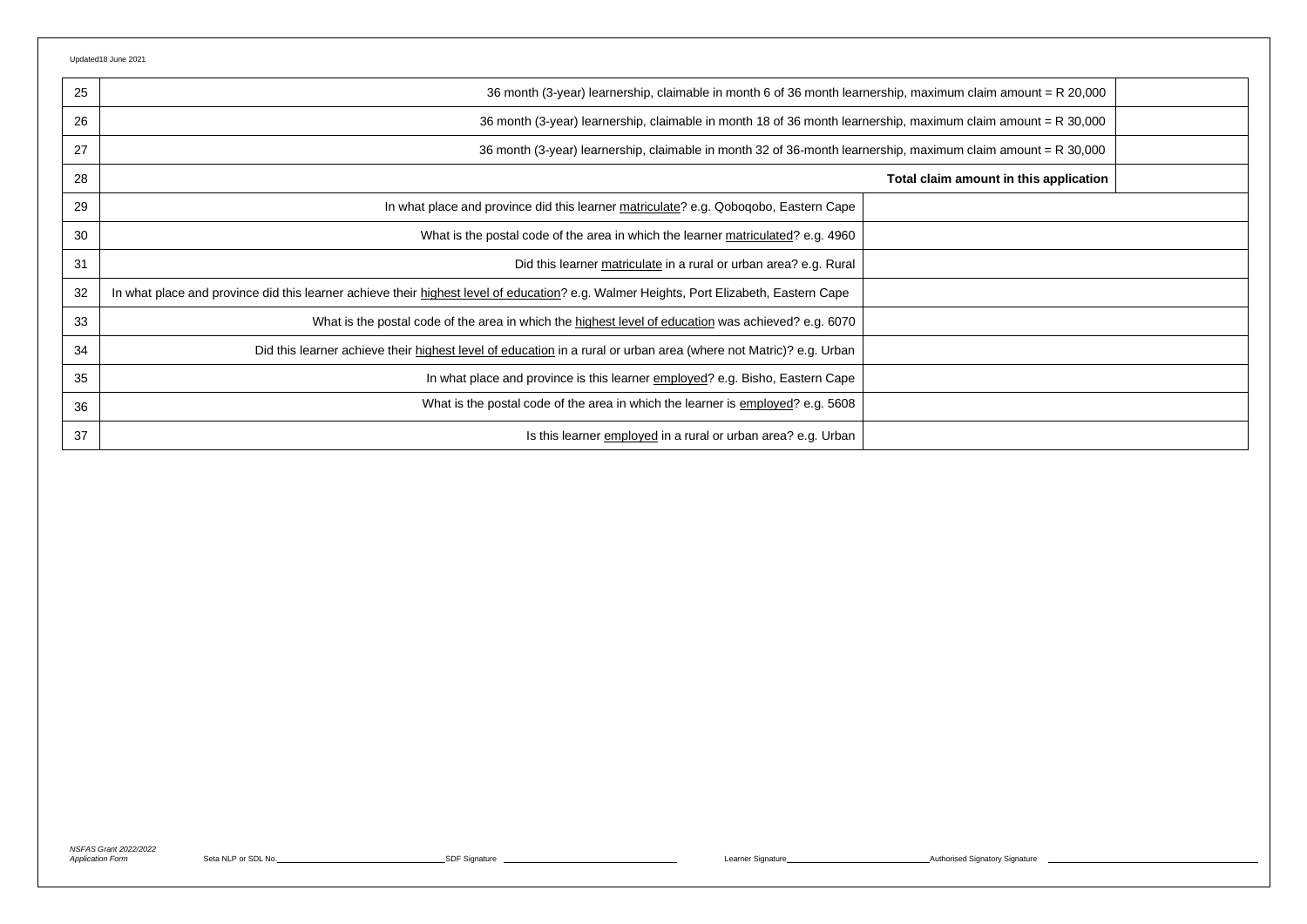# **Section D: Grant Awareness**

| 38 | How did you become aware of this grant? Please tick the correct box. | Fasset e-newsletter            |
|----|----------------------------------------------------------------------|--------------------------------|
| 39 |                                                                      | <b>Fasset Facts newsletter</b> |
| 40 |                                                                      | Fasset website                 |
| 41 |                                                                      | <b>National press</b>          |
| 42 |                                                                      | Professional body publication  |
| 43 |                                                                      | Word-of-mouth                  |
| 44 |                                                                      | Previous application submitted |
| 45 |                                                                      | Other, please specify:         |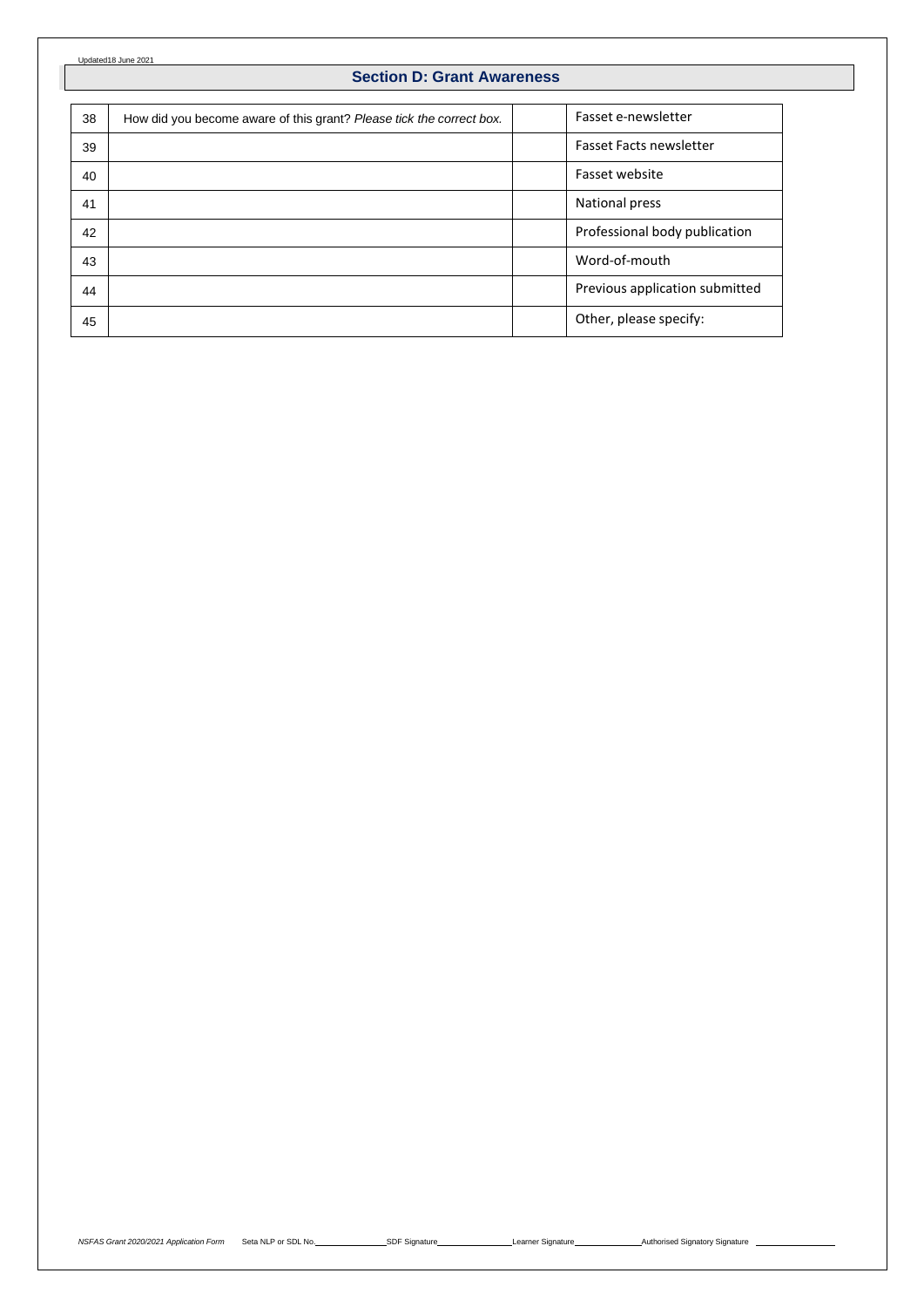### **Section E: Authorisation**

**CONTACT DETAILS** If the Skills Development Facilitator (SDF) and company are not registered with Fasset, this grant application will be rejected. Please ensure that the SDF registration documentation, as well as the Non-Levy Payer (NLP) (to be completed in instances where the firm is exempt from paying the Skills Development Levy (SDL)), is completed and approved by Fasset before submitting this application.

# *CONSENT AND ACKNOWLEDGMENTS IN TERMS OF THE PROTECTION OF PERSONAL INFORMATION ACT 2013 (POPI)*

### *3.1 Introduction*

The Protection of Personal Information Act (POPI) aims to give effect to the constitutional right to privacy by balancing the right to privacy against that of access to information. POPI requires that personal information pertaining to individuals be processed lawfully and in a reasonable manner that does not infringe on the right to privacy.

This consent form sets out how personal information will be collected, used and protected by Fasset, as required by POPI. The use of the words "the individual" for the purposes of this document shall be a reference to any individual communicating with Fasset and/or concluding any agreement, registration or application, with the inclusion of each individual referred to or included in terms of such agreement, registration or application.

#### *3.2 What is personal information?*

The personal information that Fasset requires relates to names and surnames, birth dates, identity numbers, passport numbers, demographic information, education information, occupation information, health information, addresses, memberships, and personal and work email and contact details.

### *3.3 What is the purpose of the collection, use and disclosure (the processing) of personal information?*

Fasset is legally obligated to collect, use and disclose personal information for the purposes of:

- 3.3.1 reporting skills development initiatives to the Department of Higher Education and Training;<br>3.3.2 reporting enrolments and achievements of programmes to the South African Qualifications
- 3.3.2 reporting enrolments and achievements of programmes to the South African Qualifications Authority;<br>3.3.3 reporting on quality assurance functions to the Quality Council of Trades and Occupations
- 3.3.3 reporting on quality assurance functions to the Quality Council of Trades and Occupations
- 3.3.4 evaluating and processing applications for access to financial and other benefits;
- 3.3.5 compiling statistics and other research reports;
- 3.3.6 providing personalised communications;<br>3.3.7 complying with the law: and/or
- complying with the law; and/or
- 3.3.8 for a purpose that is ancillary to the above.

#### Fasset may also use and disclose personal information for the purposes of:

3.3.9 providing personal information to third parties who demonstrate an interest in either employing or making use of the services provided by an individual, in circumstances where the individual has indicated in clause 7, below, that he/she would like his/her details made available to potential employers or clients.

Fasset will not process personal information for a purpose other than those which are identified above without obtaining consent to further processing beforehand.

#### *3.4 What is 'processing'?*

POPI provides that the term "processing'' covers any operation or activity, whether or not by automatic means, concerning personal information, including collection, receipt, recording, organisation, collation, storage, retrieval, alteration, consultation or use; dissemination by means of transmission, distribution or making available in any other form; or merging, linking, as well as restriction, erasure or destruction of information.

#### *3.5 How will Fasset process personal information?*

Fasset will only collect personal information for the purpose as stated above. Information will be collected in the following manner:

- 3.5.1 directly from the individual;
- 3.5.2 from an agent, relative, employer, work colleague or other duly authorised representative who may seek or request our services;
- 3.5.3 from education institutions, training providers, or other service providers that are providing or provided the individual with services;
- 3.5.4 from our own records relating to our previous supply of services or responses to the individual's request for services; and/or
- 3.5.5 from a relevant public or equivalent entity.

#### *3.6 To whom will personal information be disclosed?*

The personal information may be disclosed to other relevant public or other entities on whose behalf we act as intermediaries, other third parties referred to above in relation to the purpose or who are sources of personal information, service providers such as professional bodies who operate across the borders of this country (trans-border flow of information) where personal information must be sent in order to provide the information and/or services and/or benefits requested or applied for. In the event of another party/ies acquiring all of or a portion of Fasset's mandate or functions, personal information will be disclosed to that party but they will equally be obliged as we are, to protect personal information in terms of POPI.

#### *3.7 Consent and Permission to process personal information (authorised signatory):*

- 3.7.1 I hereby provide authorisation to Fasset to process the personal information provided for the purpose stated.
- 3.7.2 I understand that withholding of or failure to disclose personal information will result in Fasset being unable to perform its functions and/or any services or benefits I may require from Fasset.
- 3.7.3 Where I shared personal information of individuals other than myself with Fasset I hereby provide consent on their behalf to the collection, use and disclosure of their personal information in accordance with this consent provided and I warrant that I am authorised to give this consent on their behalf.
- 3.7.4 To this end, I indemnify and hold Fasset harmless in respect of any claims by any other person on whose behalf I have consented, against Fasset should they claim that I was not so authorised.